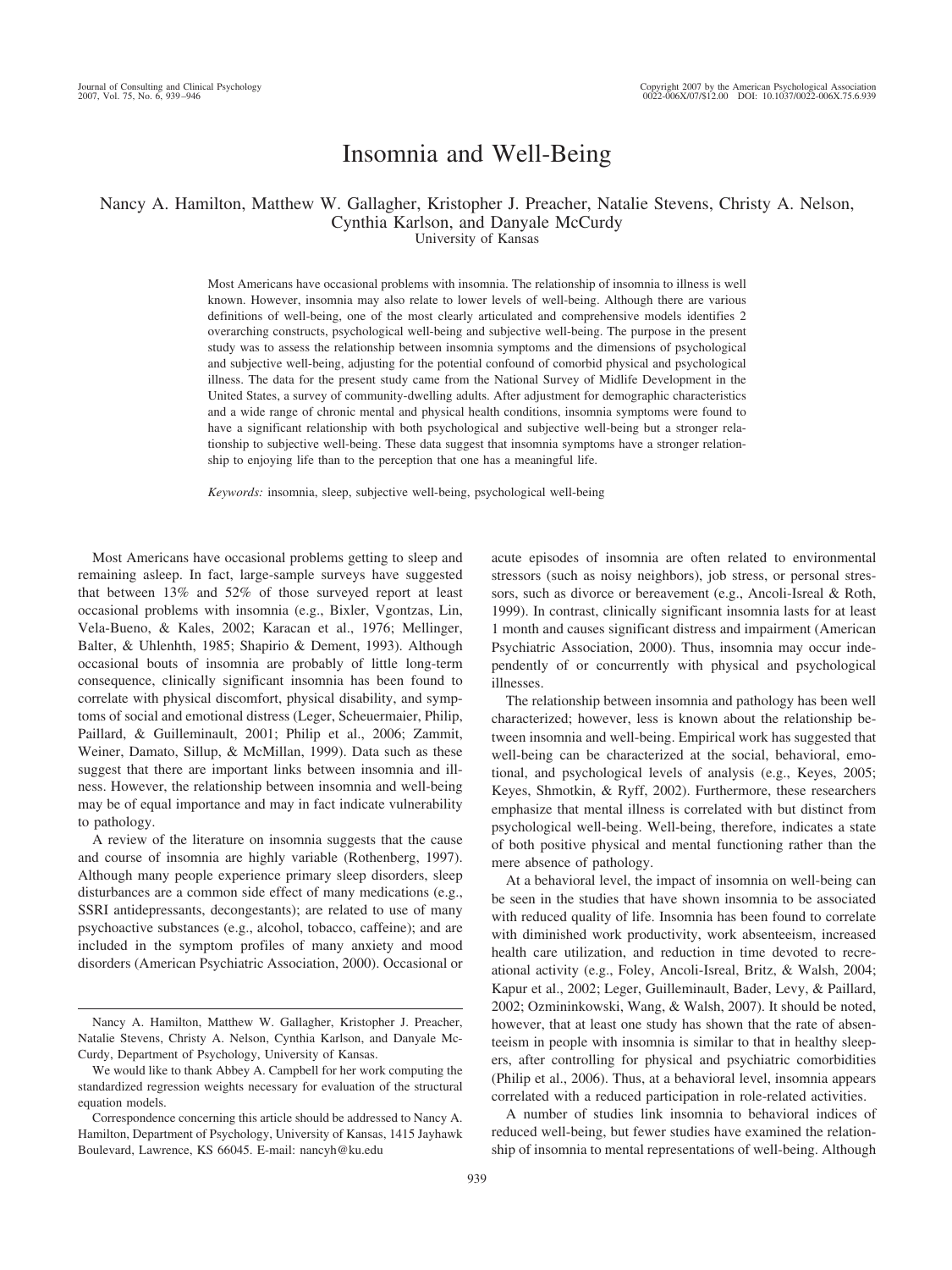there are various definitions of well-being, one of the most clearly articulated and comprehensive models identifies two overarching latent constructs, psychological well-being (PWB) and subjective well-being (SWB; Keyes et al., 2002). In this model, PWB is conceptualized as an agentic approach to life that reflects values of lifelong personal development, growth, "challenged thriving," and a sense of meaningful existence (Keyes et al., 2002; Ryff, 1989). Indicators of PWB include self-acceptance, the maintenance of positive attitudes about oneself despite one's limitations; positive relations with others, the sustaining of healthy social relationships; autonomy, self-determination or psychological independence; environmental mastery, the ability to adjust or maintain an adaptive environment; purpose in life, the maintenance of a sense of direction and meaning; and personal growth, a desire for ongoing personal development. Maintaining a sense of PWB requires active engagement in one's daily life, a process that is likely to be easier if one feels well rested.

SWB is related to but distinct from PWB. Whereas PWB reflects an agentic approach to living, SWB reflects a subjective sense of satisfaction and enjoyment of life (Keyes et al., 2002). Thus, SWB has been defined as a global appraisal of more positive than negative emotions and as a general sense of life satisfaction (Keyes et al., 2002). Factor analytic studies strongly support a model in which SWB and PWB are correlated but distinct facets of well-being (Keyes et al., 2002). Thus, the data show that having a happy life is related to, but distinct from, having a meaningful life.

Assuming that well-being is a positive state and not simply the absence of illness, it must also be assumed that achieving and maintaining well-being require additional effort, above and beyond the effort required to avoid illness or dysfunction. Along these lines, it has long been theorized that the main purpose of sleep is to restore health and vigor (Adam & Oswald, 1977). Consistent with this theory, daily diary studies show a link between sleep and indicators of SWB. For instance, data have shown that among fibromyalgia patients, daily fluctuations in sleep duration and quality predicted more dysphoric affect, a stronger emotional response to stress and pain, and incomplete emotional recovery from stressful days (Hamilton et al., in press; Hamilton, Catley, & Karlson, 2007). Although these studies focused on sleep disruption in a population known to have a high prevalence of insomnia, insomnia symptoms were not measured directly. More specifically, a study of insomnia patients showed a dose-response relationship between insomnia and physical symptoms and between insomnia and psychological symptoms (including symptoms of depression and anxiety); patients with severe insomnia reported more symptoms than did patients with mild insomnia, and both groups reported more symptoms than did healthy sleepers (Leger et al., 2001). A more recent study showed that insomnia patients differed from good-sleeper control patients on both the magnitude of positive and negative affect and the diurnal time course of affect (Buysse et al., 2007). Thus, there is good reason to believe that insomnia may have a direct relationship to a diminished sense of SWB.

Although a number of studies have evaluated the relationship between insomnia and the affective component of SWB, to our knowledge, no studies have examined the relationship between insomnia and PWB. However, there are indications that sleep has a relationship to PWB. One study that employed polysomnography found that indices of sleep quality were related to select PWB subscales (Ryff, Singer, & Love, 2005. Specifically, environmental mastery was correlated with sleep duration, REM onset, and REM duration. Positive relations with others was related to REM onset, REM duration, and sleep quality, and purpose in life was related to overall sleep quality. More recently, data from a sample of communitydwelling adult men and women showed that sleep duration correlated with dimensions of PWB, as well as with symptoms of anxiety and depression (Hamilton, Nelson, Stevens, & Kitzman, 2007). Specifically, people who slept either too much  $(8 \times 8)$  hours per night) or too little  $(< 6$  hours per night) also reported lower levels of positive relations with others, purpose in life, and self-acceptance. Moreover, the relationship between sleep and these dimensions of PWB remained significant after the exclusion of those with high depression scores. Although these studies measured characteristics of sleep, rather than the presence of a sleep disorder or of insomnia symptoms, the results suggest that sleep may be relevant to PWB.

The relationship between insomnia and well-being is an important one. However, to effectively isolate the relationship between insomnia and well-being, extant research indicates, it would be necessary to account for conditions that are often comorbid with insomnia, such as psychiatric problems and physical illness. Insomnia is a common complaint among those with chronic illnesses. In large-scale, community-based surveys, insomnia has been found to be highly comorbid with chronic pain (Ohayon, 2005; Skevington, 1998) and with other medical conditions that include heart disease, high blood pressure, neurological disease, breathing problems, urinary problems, and gastrointestinal problems (Taylor et al., 2007). Furthermore, it would be important to account for the confounding influence of sleeping pills, which are a known risk factor for early mortality (Kripke, Simmons, Garfinkel, & Hammond, 1979). Assuming that physical and psychiatric illness diminishes well-being, it would be important to adjust for the potentially confounding effect of physical illness when examining the relationship between sleep and dimensions of well-being.

Our purpose in the present study was to assess the relationship between insomnia and dimensions of well-being. Our primary hypothesis was that insomnia symptoms would be significantly related to PWB and to SWB, after we had adjusted for comorbid physical and psychological illness and the use of sleeping pills. To obtain a relatively unbiased sample of adult community residents, we relied on data collected as part of the National Survey of Midlife Development in the United States (MIDUS). Consistent with prior research and the theory that adequate sleep is related to good health (and agentic activity) and to vigor, which is related to mood (Adam & Oswald, 1977), we predicted that insomnia would be associated with diminished well-being after we covaried for the influence of demographic characteristics and comorbid illness. Going beyond prior research that showed a relationship between sleep problems and behavioral indicators of well-being, we took a more theoretical approach and examined the relationship between insomnia and two dimensions of well-being, PWB and SWB (Keyes et al., 2002; Ryff, 1989). This approach allowed us to ask a clinically relevant conceptual question about the relative strength of the relationship between sleep and the facets of well-being.

#### Method

# *Procedure*

The data for the present study came from MIDUS, a survey conducted by the John D. and Catherine T. MacArthur Founda-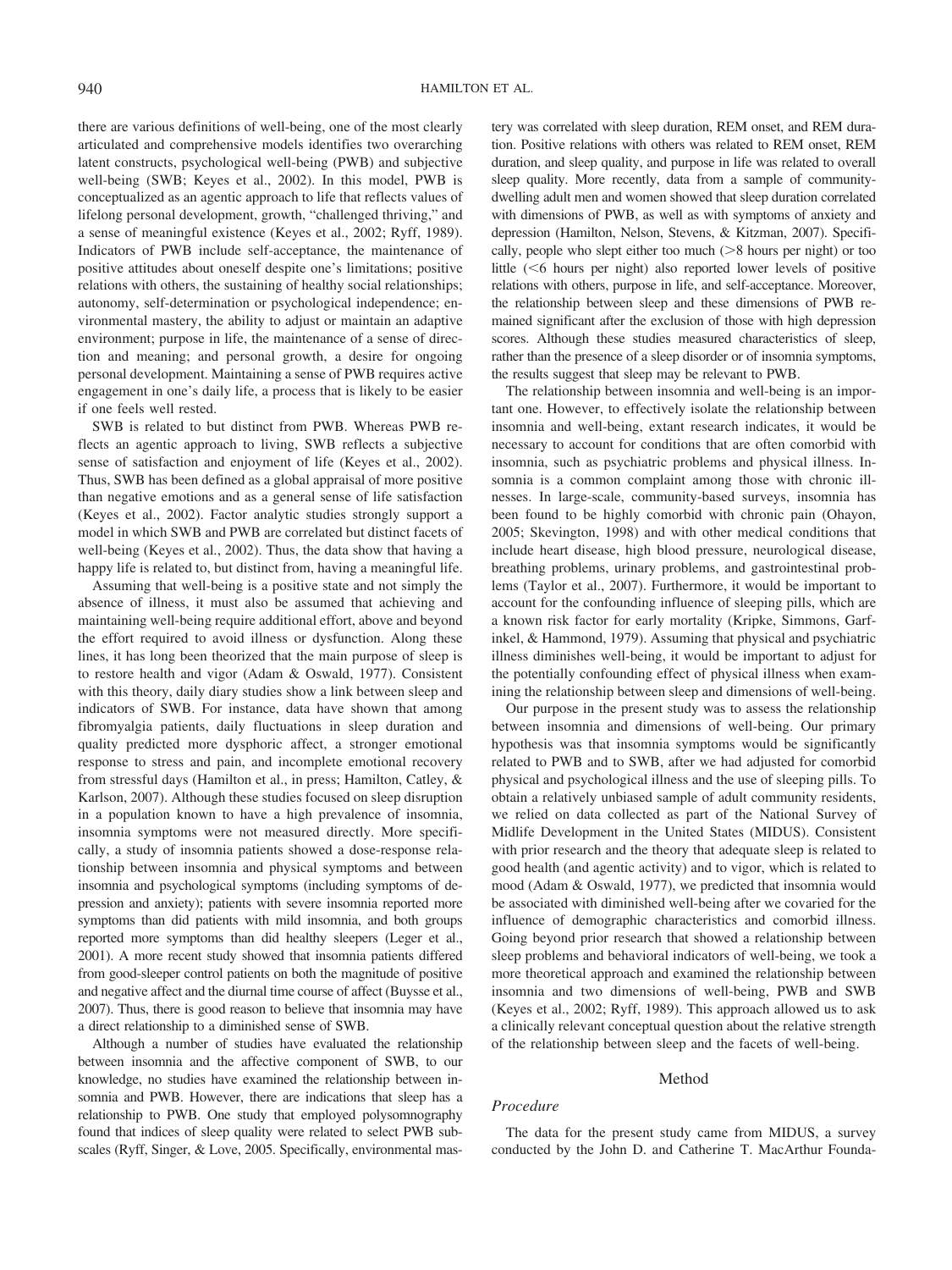tions's Research Network on Successful Midlife Development. The MIDUS project was a multidisciplinary investigation of the factors related to physical and psychological adjustment in American adults. Data for the project were collected from a nationally representative sample of adults, from 25 to 74 years of age, using a random digit dialing procedure. For the purposes of this project, we examined the questionnaires used in the MIDUS survey for variables related to sleep, psychological and subjective well-being, and health concerns. A detailed description of data collection procedures can be found online at the MIDUS website, http:// midmac.med.harvard.edu/research.html. The procedures have been described by Keyes et al. (2002).

# *Participants*

Only individuals who responded to the questions that assessed the frequency of insomnia were included in the final analyses, which left 3,643 of the original 4,242 individuals in the MIDUS sample. Of these 3,643 participants, 50% were female. The age of participants ranged from 25 to 74 years, with a mean age of 47.02 years  $(SD = 13.25)$ . Of the respondents, 85.6% identified themselves as White, 6.1% as Black, 0.7% as Native American, 1.5% as Asian, 0.8% as multiracial, and 2.6% as other (2.7% did not provide data regarding racial identity). The majority of participants (63.3%) were married, 18% were divorced or separated, 6% were widowed, and 12.8% had never married. The sample included individuals across the socioeconomic spectrum. Although the average reported income was  $$27,938$  (*SD* = \$38,144), the median income was \$22,000 and yearly income ranged from nothing to \$1 million per year. In terms of educational attainment, 8.8% had failed to complete high school. Approximately one third of the sample (28.4%) had graduated from high school, one third (30%) had attended but not graduated from college, and another third (32.8%) had completed college or obtained a professional degree. Thus, the data provide representation for a wide range of U.S. adults from a wide range of socioeconomic backgrounds.

# *Measures*

*Difficulty sleeping.* Sleep problems were assessed with two items that asked about the frequency of sleep problems. Participants were asked, "During the past 30 days, how often have you experienced trouble getting to sleep or staying asleep?" The data were originally coded so that higher scores reflected lower levels of insomnia symptoms. To make the data more interpretable, we recoded the data, so that higher numbers reflected a greater frequency of insomnia symptoms: 1 (*Not at all*), 2 (*Once a month*), 3 (*Several times a month*), 4 (*Once a week*), 5 (*Several times a week*), and 6 (*Almost every day*). Although it would have been desirable to have additional information about the nature of the insomnia symptoms, other epidemiological studies, such as those linking sleep duration to mortality, have relied on similar singleitem questions (Kripke, Garfinkel, Wingard, Klauber, & Marler, 2002; Kripke et al., 1979). In addition to reporting on insomnia, participants were asked to report (yes or no) whether they had ever used sedatives, barbiturates, or sleeping pills.

*Psychological well-being.* The psychological well-being scales assessed six components of Ryff's (1989) model of wellbeing: autonomy, environmental mastery, personal growth, positive relations with others, purpose in life, and self-acceptance. Each of the six subscales was initially developed to contain 20 items, and alphas for the scales ranged from .86 to .93 (Ryff, 1989). Short forms of each of the six scales were developed for the MIDUS survey. Three items were used to assess each of the six components of Ryff's model. Participants responded using a 7-point Likert scale ranging from *strongly disagree* to *strongly agree.* The alphas for these scales ranged from .37 to .55.

*Subjective well-being.* The three components of subjective well-being are positive affect (PA), negative affect (NA), and life satisfaction. PA and NA were assessed by asking each participant to describe his or her emotional state over the past 30 days by rating 12 adjectives (6 positive and 6 negative) on a 5-point Likert scale. Scale means were computed for positive and negative affect, after negative affect items had been reverse coded. Thus, higher scores on PA and NA, respectively, reflect greater positive affect and lower levels of negative affect. The measures of PA and NA were internally consistent ( $\alpha s = .91$  and .87, respectively). Life satisfaction was assessed with a single-item measure in which participants used a 4-point scale (response options ranged from *not at all* to *a lot*) to indicate how satisfied they were with their life.

*Health indicators.* Health variables were selected from the MIDUS data set on the basis of their potential effects on sleep or well-being. Participants were asked, "In the past 12 months, have you experienced or been treated for any of the following?" The variables included asthma; tuberculosis; other lung problems; arthritis, rheumatism, or other bone or joint diseases; sciatica, lumbago, or recurring backache; persistent skin trouble; thyroid disease; hay fever; recurring stomach trouble, indigestion, or diarrhea; urinary or bladder problems; being constipated most or all of the time; gallbladder trouble; persistent foot trouble; trouble with varicose veins that required medical treatment; AIDS or HIV infection; lupus or other autoimmune disorders; persistent trouble with gums or mouth; persistent trouble with teeth; high blood pressure or hypertension; anxiety, depression, or some other emotional disorder; alcohol or drug problems; migraine headaches; diabetes or high blood sugar; multiple sclerosis, epilepsy, or other neurological disorders; stroke; ulcer; and hernia or rupture.

#### *Data Analytic Plan*

Structural equation modeling (SEM) was used because of its ability to separate common and unique components of variance, a process that minimizes the effects of any unreliability due to measurement error.<sup>1</sup> SEM analyses were conducted according to the following data analytic strategy. We specified PWB and SWB as latent variables, each with three indicators, or parcels (see Figure 1). The three indicators of PWB were created by averaging random pairs of the 6 subscale scores of Ryff's (1989) measure,

<sup>&</sup>lt;sup>1</sup> Ordinarily, it would be worrisome that interitem consistencies for the PWB subscales were much lower than were those for SWB subscales. However, three factors have mitigated the effects of differential reliability. First, because we used a latent variable framework, only common variance was analyzed. In essence, both PWB and SWB have been "purged" of measurement error to the greatest extent possible. Second, because we used standardized path coefficients rather than unstandardized coefficients, the paths from insomnia to SWB and PWB are directly comparable. Third, we used parcels as indicators of PWB, and parcels yield higher reliability than do individual items.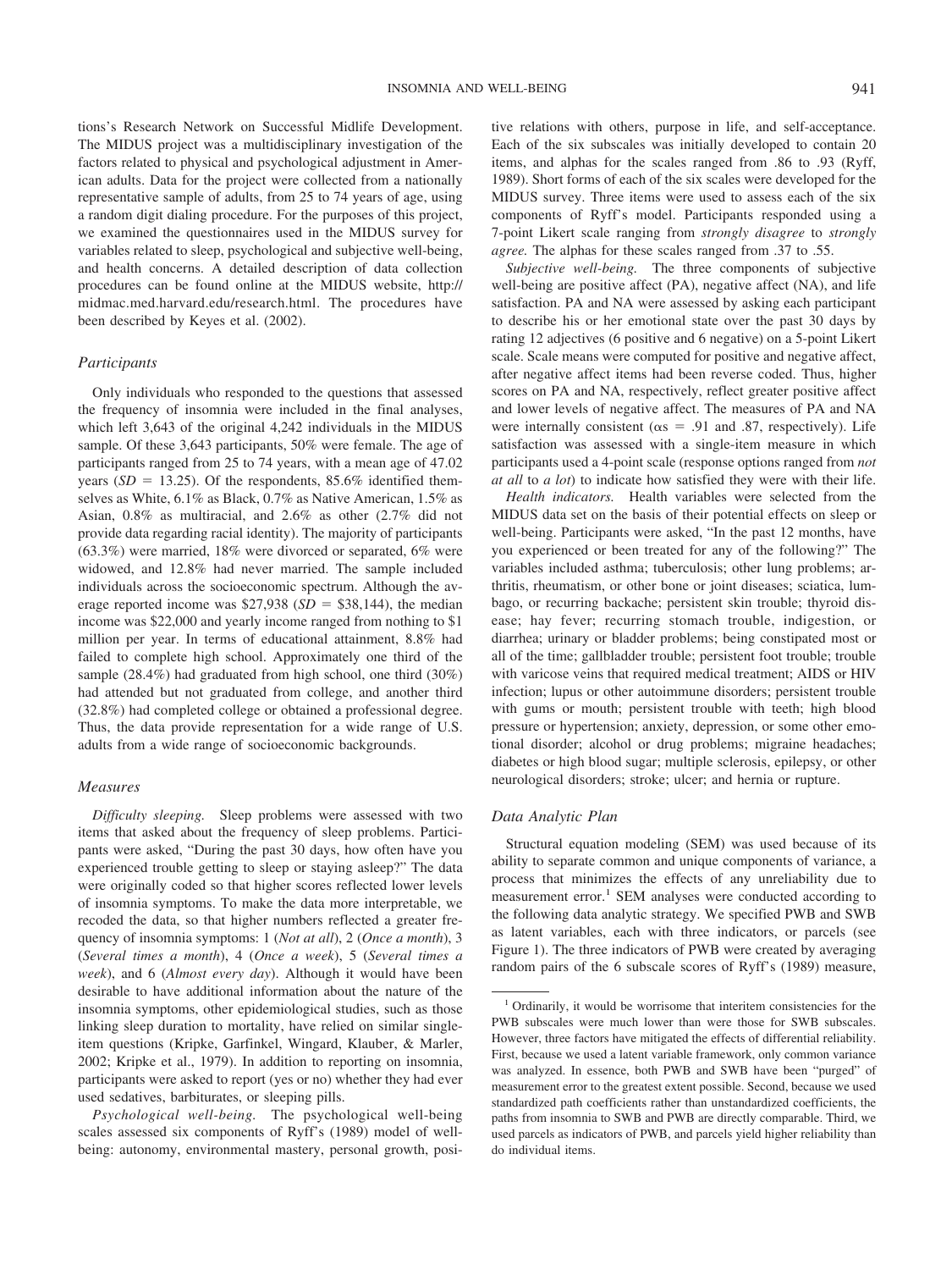

*Figure 1.* Correlates of subjective and psychological well-being. This figure illustrates a model in which the effects of insomnia on physical well-being (PWB) and on subjective well-being (SWB) are estimated after adjusting for age, gender, race, stomach trouble, trouble with teeth, emotional disorder, and alcohol or drug problems. SWB and PWB are latent dependent variables, treating positive affect, negative affect, and life satisfaction as observed indicators of SWB and treating parcels derived from Ryff's (1989) measure as indicators of PWB. Single-headed arrows are path coefficients or factor loadings, and double-headed arrows are residual variances or covariances. All path coefficients represent standardized values, and indicator-unique variances (at the top) represent proportions of variance in the observed indicators not explained by the SWB and PWB latent variables.  $\zeta_1$  and  $\zeta_2$  are residual terms. R = reverse scored.

resulting in three parcels. Creation of parcels to serve as indicators is consistent with recommended practice in SEM (see Kishton & Widaman, 1994; Landis, Beal, & Tesluk, 2001; Little, Cunningham, Shahar, & Widaman, 2002). Parcels are advantageous because they are more normally distributed than the items they comprise (thus they conform more closely to the assumptions of maximum likelihood) and are more reliable than individual items. Furthermore, use of a smaller number of parcels than of the original item indicators results in a more parsimonious model that remains consistent with classical test theory. Thus, relative to use of composite scale scores, parceling reduces bias and improves power (Coffman & MacCallum, 2005).

We specified insomnia as a predictor of both of these latent variables and covaried for a history of 25 comorbid physical and psychological illnesses and sedative use, as well as for demographic characteristics, gender, and ethnicity. To avoid estimation problems and to be consistent with SEM practice, we divided age by 10 to render its scale more comparable to that of other variables in the model. Regression residuals were permitted to covary, which resulted in a structurally saturated model. The negligible amount of missing data (covariance coverage was excellent, ranging from 96.4% to 100%) was addressed by employing the fullinformation maximum likelihood estimation algorithm in Mplus Version 4.2 (Muthén & Muthén, 1998-2006). Model fit was evaluated with two of the most commonly accepted indices of fit. Root-mean-square estimate of approximation (RMSEA) is an index of model "misfit" per degree of freedom. RMSEA values ranging from .05 to .08 are considered "acceptable"; values of .01 to .05 are considered indicative of close fit, and .00 indicates perfect or exact fit. The Tucker–Lewis Index (TLI), a relative fit index, reflects the percentage improvement from the null model relative to a perfect fitting model. Values of .90 to .95 reflect acceptable fit; values of .95 to .99 indicate close fit, and 1.0 indicates perfect fit.

## Results

A large proportion (47.5%) of this sample of middle-aged adults reported never experiencing insomnia symptoms. Of those sampled, 14.3% experienced insomnia once a month, 14.7% reported multiple bouts of insomnia in a month, 5.5% experienced insomnia once per week, 11.1% reported insomnia symptoms several times per week, and 7% reported insomnia symptoms almost every night. Consistent with other research, there was a negligible but statistically significant relationship between age and insomnia  $(B = 0.005, SE = .002, p < .02)$  and between gender and insomnia symptoms,  $t(3,642) = 37.72$ ,  $p < .0001$ , such that older adults and women reported more frequent insomnia symptoms. On average, both women and men reported insomnia approximately once a month to several times a month (men:  $M = 2.25$ ,  $SD = 1.59$ ; women:  $M = 2.53$ ,  $SD = 1.74$ ).

Table 1 details the most commonly endorsed physical and mental health complaints represented in this sample of adults. Disorders endorsed by less than 1% of participants in this sample have been excluded from this table. The majority of participants (76%) in this sample reported suffering from at least one chronic condition, and approximately 56% reported having two or more chronic illnesses. Table 2 shows the correlation between insomnia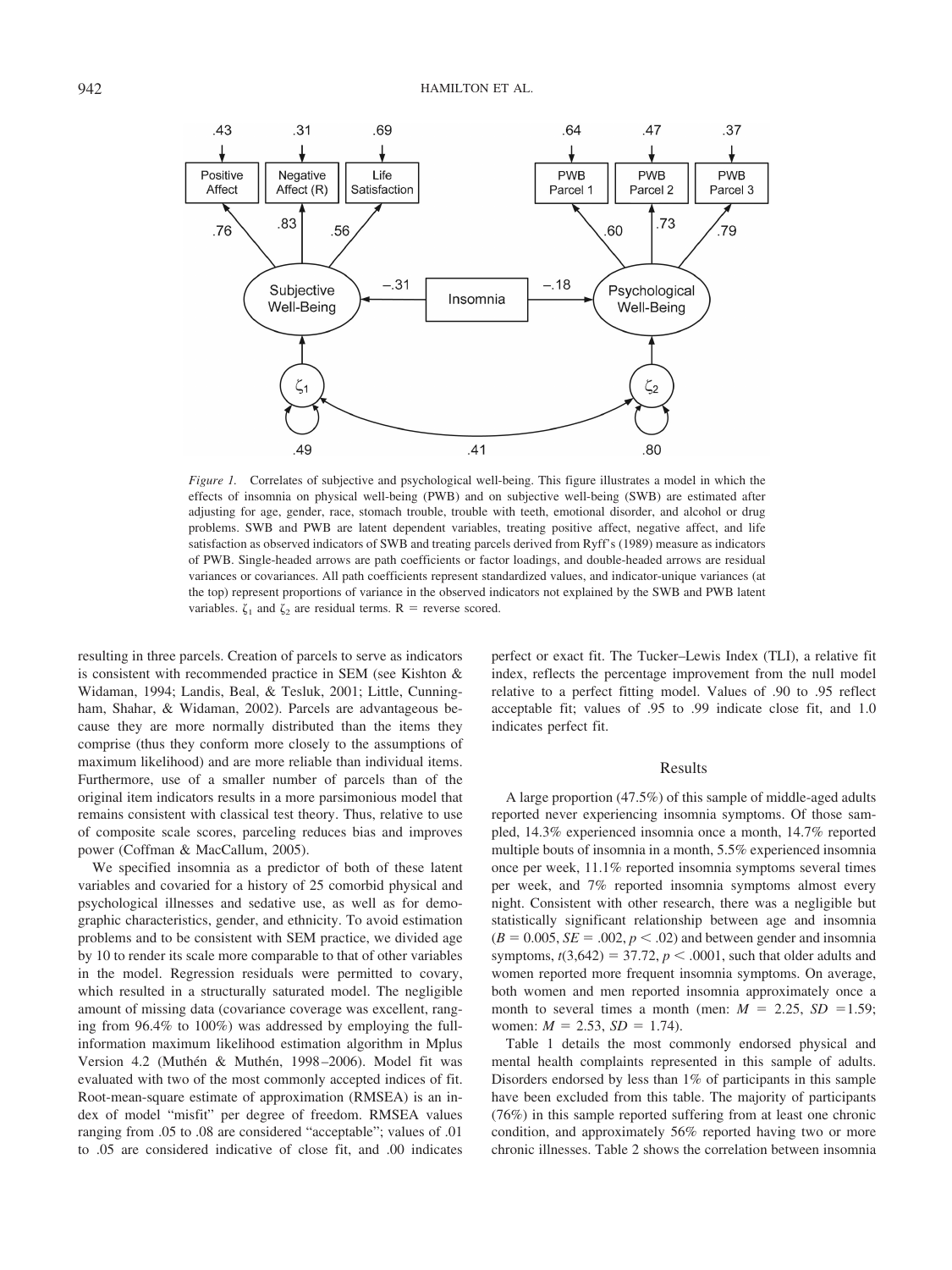| Health condition                      | No.<br>reporting<br>condition | $%$ sample<br>reporting<br>condition | Standardized<br>effect on<br><b>SWB</b> | Standardized<br>effect on<br><b>PWB</b> |  |  |
|---------------------------------------|-------------------------------|--------------------------------------|-----------------------------------------|-----------------------------------------|--|--|
| Sciatica, lumbago                     | 733                           | 20.2                                 | $-0.025$                                | $-0.003$                                |  |  |
| Bone or joint diseases                | 730                           | 20.2                                 | $-0.016$                                | $-0.045$ <sup>*</sup>                   |  |  |
| Emotional disorder                    | 717                           | 19.7                                 | $-0.432***$                             | $-0.226$ ***                            |  |  |
| Recurring stomach trouble             | 703                           | 19.3                                 | $-0.042$ **                             | $-0.063***$                             |  |  |
| High blood pressure                   | 666                           | 18.3                                 | $-0.010$                                | $-0.017$                                |  |  |
| Hay fever                             | 593                           | 16.4                                 | 0.007                                   | 0.031                                   |  |  |
| Urinary or bladder problems           | 475                           | 13.0                                 | $-0.039***$                             | $-0.020$                                |  |  |
| Asthma, bronchitis, or emphysema      | 470                           | 12.9                                 | 0.027                                   | 0.035                                   |  |  |
| Persistent foot trouble               | 424                           | 11.6                                 | $-0.036*$                               | $-0.024$                                |  |  |
| Persistent skin trouble               | 411                           | 11.3                                 | $-0.037$ *                              | $-0.017$                                |  |  |
| Piles or hemorrhoids                  | 397                           | 10.9                                 | 0.019                                   | 0.018                                   |  |  |
| Migraine headaches                    | 378                           | 10.4                                 | $-0.039***$                             | $-0.037$                                |  |  |
| Persistent trouble with teeth         | 350                           | 9.6                                  | $-0.096***$                             | $-0.107***$                             |  |  |
| Persistent trouble with gums or mouth | 279                           | 7.7                                  | $-0.012$                                | $-0.021$                                |  |  |
| Constipation                          | 217                           | 6.0                                  | $-0.007$                                | $-0.018$                                |  |  |
| Diabetes or high blood sugar          | 189                           | 5.2                                  | $-0.029$                                | $-0.030$                                |  |  |
| Thyroid disease                       | 158                           | 4.4                                  | $-0.009$                                | 0.012                                   |  |  |
| Ulcer                                 | 147                           | 4.0                                  | $-0.036*$                               | $-0.016$                                |  |  |
| Other lung problems                   | 135                           | 3.7                                  | $-0.006$                                | $-0.016$                                |  |  |
| Alcohol or drug problems              | 108                           | 3.0                                  | $-0.047**$                              | $-0.073***$                             |  |  |
| Hernia or rupture                     | 107                           | 2.9                                  | $-0.019$                                | $-0.008$                                |  |  |
| Gallbladder trouble                   | 81                            | 2.2                                  | 0.004                                   | $-0.009$                                |  |  |
| Neurological disorders                | 70                            | 1.9                                  | 0.000                                   | $-0.014$                                |  |  |
| Varicose veins                        | 45                            | 1.2                                  | 0.022                                   | $-0.022$                                |  |  |
| Autoimmune disorders                  | 44                            | 1.2                                  | 0.004                                   | 0.030                                   |  |  |
|                                       |                               |                                      |                                         |                                         |  |  |

Table 1 *Frequencies of Health Conditions and Loadings on Dimensions of Well-Being*

*Note.* Conditions reported by less than 1% of the sample are not listed. SWB = subjective well-being; PWB = physical well-being.  $p^* = 0.05$ . \*\*  $p < 0.01$ . \*\*\*  $p < 0.001$ .

symptoms and observed indicators of PWB and SWB, after adjustment for demographic characteristics and the presence of physical health and mental health history and the use of sleeping pills or barbiturates.

#### *Structural Equation Model*

Our primary hypothesis was that insomnia symptoms would be significantly related to well-being, after adjustment for comorbid

## Table 2 *Correlations Between Observed Variables*

|                                                                              | <b>SWB</b> |                 | <b>PWB</b>                 |                            |                            |                            |                            |                            |                            |
|------------------------------------------------------------------------------|------------|-----------------|----------------------------|----------------------------|----------------------------|----------------------------|----------------------------|----------------------------|----------------------------|
| Variable                                                                     | 2          | 3               | 4                          | 5                          | 6                          |                            | 8                          | 9                          | 10                         |
| 1. Insomnia<br>2. Positive affect                                            | $-.250$    | .305<br>$-.512$ | $-.110$<br>$-.340$<br>.269 | $-.161$<br>.420<br>$-.384$ | $-.075$<br>.307<br>$-.298$ | $-.042$<br>.138<br>$-.151$ | $-.158$<br>.410<br>$-.394$ | $-.084$<br>.140<br>$-.228$ | $-.065$<br>.269<br>$-.251$ |
| 3. Negative affect<br>4. Life satisfaction<br>5. Self-acceptance             |            |                 |                            | $-.325$                    | $-.203$<br>.438            | $-.085$<br>.245            | $-.256$<br>.524            | $-.160$<br>.319            | $-.168$<br>.377            |
| 6. Positive relations with others<br>7. Autonomy<br>8. Environmental mastery |            |                 |                            |                            |                            | .181                       | .315<br>.286<br>__         | .347<br>.123<br>.218       | .353<br>.226<br>.348       |
| 9. Purpose in life<br>10. Personal growth                                    |            |                 |                            |                            |                            |                            |                            | $-$                        | .363                       |

*Note.* All correlations are significant ( $p < .05$ ) and all correlations  $< .05$  are significant at the  $p < .001$  level. SWB = social well-being; PWB = psychological well-being.

physical and psychological illness. Adopting the model of wellbeing proposed by Keyes et al. (2002), we specified PWB and SWB as latent variables. We specified insomnia symptoms as a predictor of both of these latent variables and included (histories of) 25 comorbid physical and psychological illnesses, demographic characteristics, and self-reported use of sleeping pills as covariates. The standardized effects of these variables on PWB and on SWB can be seen in Table 1. Examination of path coefficients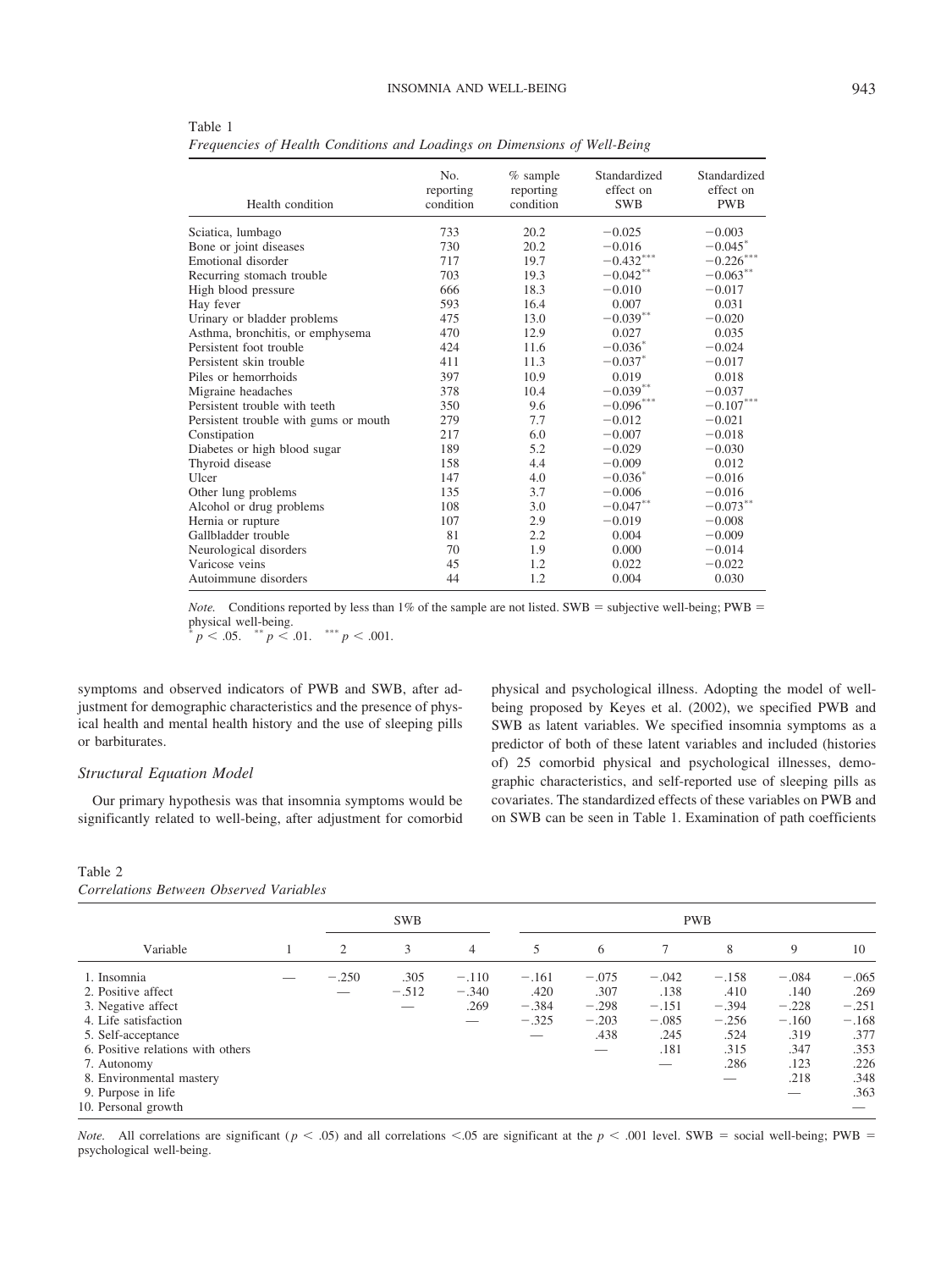for the covariates indicated that age, race, and several physical and psychological conditions had a significant relationship with the dimensions of well-being. Standardized parameter estimates of the relationship between insomnia symptoms and the two dimensions of well-being are presented in Figure 1. Overall model fit was close,  $\chi^2(128, N = 3,643) = 670.42$ , TLI = .912, RMSEA = .034, 90% confidence interval (CI) = .032–.037, standardized rootmean-square residual (SRMR)  $= .013$ , and no post hoc model modification was undertaken. It should be noted that the entire 90% CI fell under this value, which indicates a high degree of confidence that the model fit the data closely.

The standardized effect of insomnia symptoms on SWB was significantly negative ( $\beta = -.31$ ,  $t = 19.51$ ). The standardized effect of insomnia symptoms on PWB was also significantly negative ( $\beta$  = -.18,  $t$  = 9.03), which indicated that insomnia symptoms had a relationship to well-being that was independent of a wide variety of medical and psychiatric conditions and of the use of sleeping pills (this itself was not significantly associated with SWB or with PWB). In addition to establishing these effects, we were interested in examining their relative strength. Constraining the standardized coefficients to equality resulted in a significant increase in lack of fit,  $\Delta \chi^2(1) = 63.67$ ,  $p < .0001$ , which indicates that the effect of insomnia on SWB was significantly greater than was its effect on PWB.

The primary analysis reported above tested the linear relationship between insomnia symptoms in dimensions of well-being. However, we recognize that it might be important to document the relationship between insomnia and well-being, with a focus on those people with at least a moderately frequent sleep problem. Thus, we reestimated our model using the 857 people who reported symptoms once per week, several times a week, or almost every day. The results showed that even at the high end of our scale, insomnia symptoms were inversely related to SWB ( $\beta = -.164$ ) and to PWB ( $\beta = -.167$ ). The difference in effect size remained significant because of the large sample size,  $\chi^2(1, N = 857)$  = 5.994,  $p = .014$ . Like the original model, the restricted-range model retains a close fit, RMSEA = .034,  $90\%$  CI = .028 -.040,  $TLI = .913$ , SRMR = .016. Although we had restricted the range of the data to those individuals at the high end of the insomnia symptoms scale, insomnia symptoms continued to show a significant relationship to both indices of well-being.

#### Discussion

The present study suggests that insomnia symptoms are related to lower levels of well-being. Furthermore, this relationship is above and beyond the influence of self-reported clinically significant physical illness and psychiatric difficulties. Although the relationship between insomnia and dimensions of well-being was not large, it was the second strongest predictor of well-being in the model, second only to the relationship of an emotional disorder to well-being. Moreover, insomnia was significantly related to both dimensions of well-being, and the relationship between insomnia and SWB was nearly twice as large as the relationship between insomnia and PWB. Conceptually, this finding indicates that difficulty sleeping has a stronger association with diminished enjoyment and satisfaction with life than it does with more agentic domains of well-being. Thus, insomnia symptoms appear less likely to promote withdrawal from important role-related obligations and social relationships than to reduce enjoyment of these activities.

Although the present study indicates that those with high levels of insomnia symptoms also report lower levels of well-being, it does not provide insight into the temporal precedence of this relationship. We framed our hypothesis to reflect a causal pathway beginning with the onset of insomnia symptoms and leading to a diminished sense of well-being. The current data are consistent with this idea and also with several diary studies that have shown poor sleep quality and periods of inadequate sleep to be prospectively related to a more negative hedonic tone (Hamilton et al., in press; Totterdell, Reynolds, Parkinson, & Briner, 1994). Significantly, these studies have shown that minor daily fluctuations in sleep predict more dysphoric mood the next day. To date, there have been no corresponding studies that have attempted to evaluate the temporal precedence of sleep and PWB.

If insomnia symptoms are causally antecedent to diminished SWB and PWB, this may help explain the prospective relationship between insomnia and onset of other psychiatric disorders, such as depression and alcoholic relapse (Drummond, Gillin, Smith, & DeModena, 1998; Ford & Kamrerow, 1989; Perlis et al., 2006). Following this possible causal scenario, insomnia would lead to more dysphoric affect and, to a lesser extent, a sense of alienation and withdrawal from the rest of the world. For those vulnerable to mood and anxiety disorders, the loss of well-being might be an important intermediate step on the pathway to clinically significant impairment.

An equally plausible causal scenario would begin with low levels of PWB and SWB leading to disturbed sleep. One could easily imagine a circumstance in which increased social isolation, a sense of purposelessness, and not feeling in control of one's life and destiny (which correspond roughly to social connectedness, purpose in life, autonomy, and environmental mastery, all dimensions of PWB), coupled with high levels of negative affect, might lead to difficulty falling asleep or staying asleep. This model is supported by research showing that life stressors and appraisals that life is more stressful predict diminished sleep quality (e.g., Ancoli-Isreal & Roth, 1999; Morin, Rodrigue, & Ivers, 2003).

Yet another causal scenario suggests that individual differences in arousal level might be the cause of poor sleep and diminished quality of life. Current theories of insomnia emphasize individual differences in arousal as a primary cause of insomnia (Bonnet & Arand, 1996) or as a diathesis activated by life stress (Morin, 1993; Spielman & Glovinsky, 1991). According to the latter formulation, precipitating factors, such as the loss of a job or the death of a loved one, may both decrease the individual's sense of well-being and activate the individual's tendency to ruminate or worry (Morin, 1993) and thus trigger the onset of insomnia. In this case, both insomnia and well-being would be caused by a third variable rather than by the cause or outcome of changes in well-being.

Longitudinal data should help to resolve the issue of temporal precedence. Instead of supporting a single linear causal pathway, the relationship between well-being and insomnia will most likely be bidirectional or cyclical in nature and will vary in response to life's challenges. Changes in the ability to initiate and maintain sleep are likely to diminish one's sense of well-being, which would in turn increase subsequent insomnia symptoms.

In an effort to isolate the effect of insomnia from potential confounding medical and psychiatric conditions, we covaried for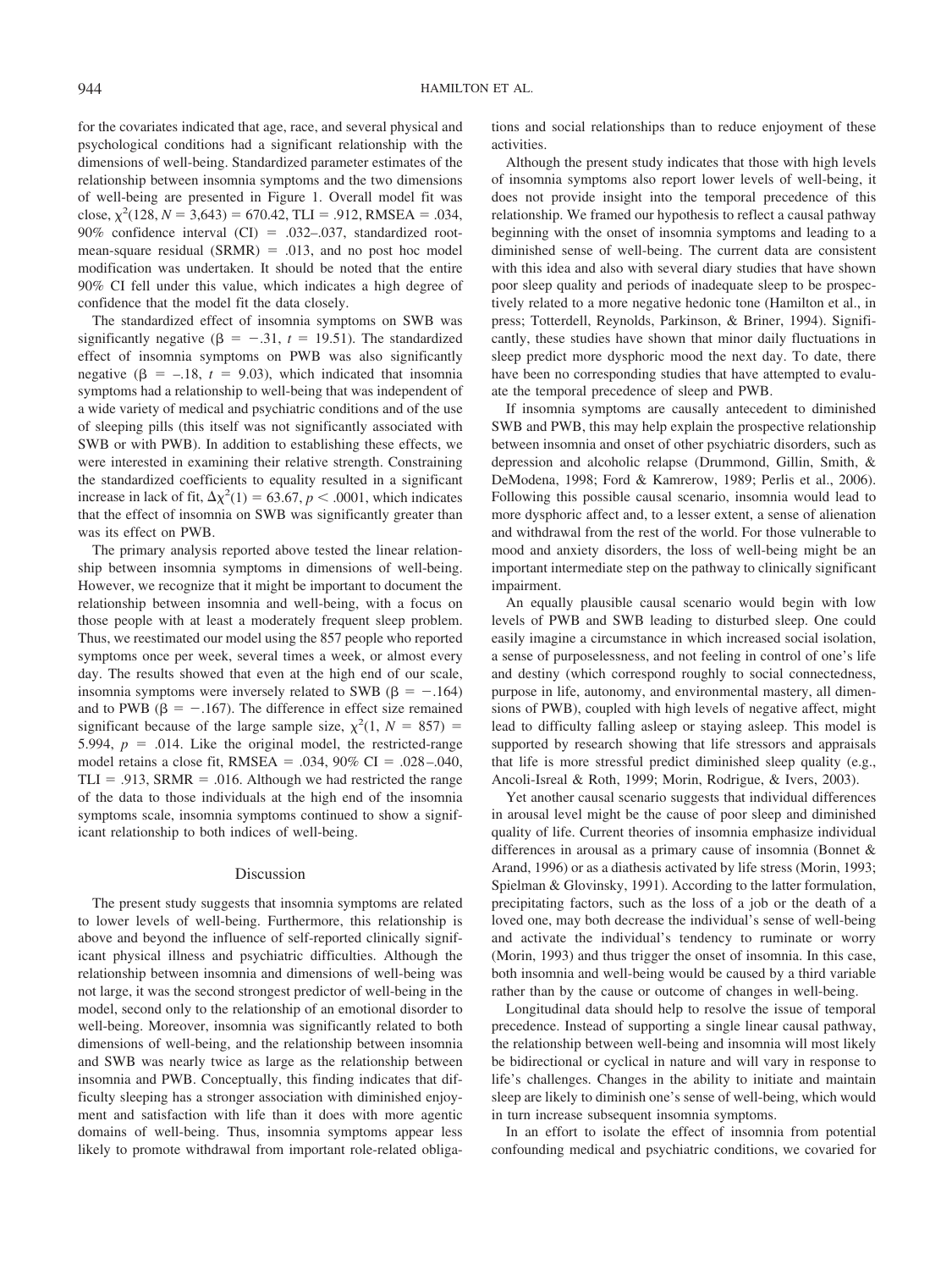the presence of 25 conditions. However, less than 1% of our participants reported ever using sleeping pills or barbiturates. Furthermore, only 10 of a possible 25 physical and psychological illnesses bore unique predictive relationships with well-being (see Table 1). For instance, it seems counterintuitive that living with HIV would not diminish well-being. However, there was a very low frequency of many of the most severe medical conditions. Illnesses such as HIV, stroke, and tuberculosis were endorsed by less than 1% of the sample. Furthermore, there were two notable omissions within this list of illnesses: cancer and myocardial infarction. There was not enough variability in many of illness variables to make a significant contribution to this model, and we therefore cannot exclude the possibility that cancer or a recent heart attack could confound this relationship for some individuals.

It should be noted that we adjusted for the confounding influence of sleep medications. Epidemiological data have shown that the mortality risk of insomnia may be mainly due to the use of sleeping pills (Kripke et al., 1979). The MIDUS data set includes a single dichotomous question about lifetime use of sedatives, barbiturates, or sleeping pills. After adjustment for the use of prescription sleep medications, insomnia symptoms remained a significant predictor of well-being. However, less than 1% of participants reported ever using this type of medication. Thus, there was insufficient variability in the response to this question, so these data probably do not provide a meaningful test of the effect of sleep medication on dimensions of well-being.

In addition to the limitations we have noted, it should be acknowledged that we measured insomnia using a single question about the frequency of insomnia symptoms. The clinical definition of an insomnia disorder includes additional criteria, such as clinically significant distress or impairment in daytime functioning, and exclusionary criteria, such as the presence of another sleep disorder (e.g., sleep-disordered breathing), another mental disorder, or the presence of symptoms related to the use of a substance or other medical condition (American Psychiatric Association, 2000; Edinger et al., 2004). Although we were able to adjust for the presence of other psychiatric conditions and most major medical conditions, we cannot be sure that difficulty in initiating and maintaining sleep was not the result of another sleep disorder. Thus, our findings should be interpreted as the result of the relationship between the frequency of nighttime insomnia symptoms and well-being rather than of the relationship between a clinically distinct insomnia disorder and well-being.

#### *Summary and Clinical Implications*

The high population prevalence of insomnia symptoms suggests that a large number of people experience a reduced feeling of well-being. In fact, epidemiological data show that up to half of adults report at least occasional problems with insomnia (Bixler et al., 2002; Karacan et al., 1976; Mellinger et al., 1985; Shapirio & Dement, 1993). Although the causal direction of the relationship between insomnia and well-being is not known, the presence of insomnia symptoms coincides with a more dysphoric affective tone and, to a lesser extent, with a reduced sense of agency and engagement with life. Thus, insomnia has clear implications for mental health and well-being.

The results of this study, integrated with extant research on insomnia and quality of life, highlight the importance of routine

evaluation of sleep complaints by health care providers and of referral for effective behavioral or pharmacological treatment. Evidence-based practice suggests that cognitive– behavioral therapy for insomnia (CBT-I; Morin, 1993) is an effective treatment for both primary insomnia and insomnia secondary to a variety of medical conditions, including chronic pain (Currie, Wilson, Pontefrack, & deLaplante, 2000; Edinger, Wohlgemuth, Krystal, & Rick, 2005). Moreover, CBT-I has been successfully implemented in individual (Edinger, Wohlgemuth, Radtke, Marsh, & Quillian, 2001; Jacobs, Pace-Schott, Stickgold, & Otto, 2004) and group formats (Bastien, Morin, Ouellet, Blais, & Bouchard, 2004; Currie et al., 2000). It is likely, then, that CBT-I can be incorporated as part of many therapists' practices. CBT-I may thus target a phenomenon that not only plays an important role in acute psychological disorders but is related to reduced psychological and subjective well-being.

Conversely, it would be important to investigate the possiblity that interventions designed to increase levels of psychological or subjective well-being, such as daily gratitude exercises or benefit finding (Sheldon & Lyubomirsky, 2006), might have the added benefit of reducing the experience of insomnia. Explicit targeting and evaluation of the reciprocal relationship between well-being and insomnia may provide useful information about the role of sleep and mental health.

#### References

- Adam, K., & Oswald, I. (1977). Sleep is for tissue restoration. *Journal of the Royal College of Physicians, 11,* 376 –388.
- American Psychiatric Association. (2000). *Diagnostic and statistical manual of mental disorders.* (4th ed., text rev.). Washington DC: Author.
- Ancoli-Isreal, S., & Roth, T. (1999). Characteristics of insomnia in the United States: Results of the 1991 National Sleep Foundation survey. I. *Sleep, 22,* 347–353.
- Bastien, C. H., Morin, C. M., Ouellet, M., Blais, F. C., & Bouchard, S. (2004). Cognitive– behavioral therapy for insomnia: Comparison of individual therapy, group therapy, and telephone consultations. *Journal of Consulting and Clinical Psychology, 72,* 653– 659.
- Bixler, E. O., Vgontzas, A. N., Lin, H. M., Vela-Bueno, A., & Kales, A. (2002). Insomnia in Central Pennsylvania. *Journal of Psychosomatic Research, 53,* 589 –592.
- Bonnet, M. H., & Arand, D. L. (1996). The consequences of a week of insomnia: Patients with insomnia. *Sleep, 19,* 453– 461.
- Buysse, D. J., Thompson, W., Scott, J., Franzen, P. L., Germain, A., Hall, M., et al. (2007). Daytime symptoms in primary insomnia: A prospective analysis using ecological momentary assessment. *Sleep Medicine, 8,* 198 –2008.
- Coffman, D. L., & MacCallum, R. C. (2005). Using parcels to convert path analysis models into latent variable models. *Multivariate Behavioral Research, 40,* 235–259.
- Currie, S. R., Wilson, K. G., Pontefrack, A. J., & deLaplante, L. (2000). Cognitive– behavioral treatment of insomnia secondary to chronic pain. Journal of Consulting and Clinical Psychology, 68, 407-416.
- Drummond, S. P., Gillin, C., Smith, T. L., & DeModena, A. (1998). The sleep of abstinent primary alcoholic patients: Natural course and relationship to relapse. *Alcoholism: Clinical and Experimental Research, 22,* 1796 –1802.
- Edinger, J. D., Bonnet, M. H., Bootzin, R. R., Doghramji, K., Dorsey, C. M., Espie, C. A., et al. (2004). Derivation of research diagnostic criteria for insomnia: Report of an American Academy of Sleep Medicine work group. *Sleep, 27(8),* 1567–1596.
- Edinger, J. D., Wohlgemuth, W. K., Krystal, A. D., & Rick, J. R. (2005).